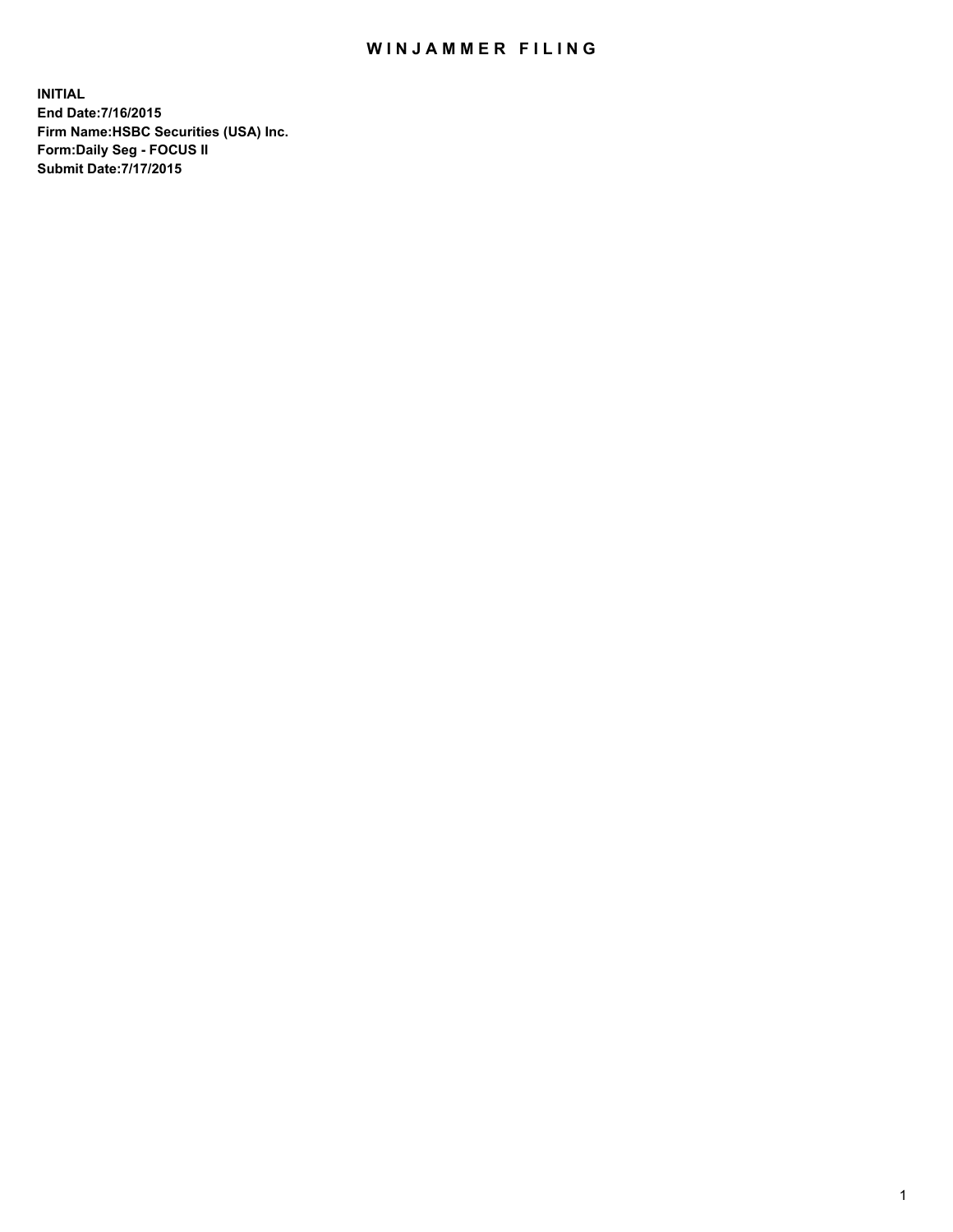## **INITIAL End Date:7/16/2015 Firm Name:HSBC Securities (USA) Inc. Form:Daily Seg - FOCUS II Submit Date:7/17/2015 Daily Segregation - Cover Page**

| Name of Company<br><b>Contact Name</b><br><b>Contact Phone Number</b><br><b>Contact Email Address</b>                                                                                                                                                                                                                         | <b>HSBC Securities (USA) Inc.</b><br><b>Steven Richardson</b><br>212-525-6445<br>steven.richardson@us.hsbc.com |
|-------------------------------------------------------------------------------------------------------------------------------------------------------------------------------------------------------------------------------------------------------------------------------------------------------------------------------|----------------------------------------------------------------------------------------------------------------|
| FCM's Customer Segregated Funds Residual Interest Target (choose one):<br>a. Minimum dollar amount: ; or<br>b. Minimum percentage of customer segregated funds required:%; or<br>c. Dollar amount range between: and; or<br>d. Percentage range of customer segregated funds required between:% and%.                         | 50,000,000<br>00<br>0 <sub>0</sub>                                                                             |
| FCM's Customer Secured Amount Funds Residual Interest Target (choose one):<br>a. Minimum dollar amount: ; or<br>b. Minimum percentage of customer secured funds required:%; or<br>c. Dollar amount range between: and; or<br>d. Percentage range of customer secured funds required between:% and%.                           | 10,000,000<br>0 <sub>0</sub><br>00                                                                             |
| FCM's Cleared Swaps Customer Collateral Residual Interest Target (choose one):<br>a. Minimum dollar amount: ; or<br>b. Minimum percentage of cleared swaps customer collateral required:%; or<br>c. Dollar amount range between: and; or<br>d. Percentage range of cleared swaps customer collateral required between:% and%. | 70,000,000<br><u>00</u><br><u>00</u>                                                                           |

Attach supporting documents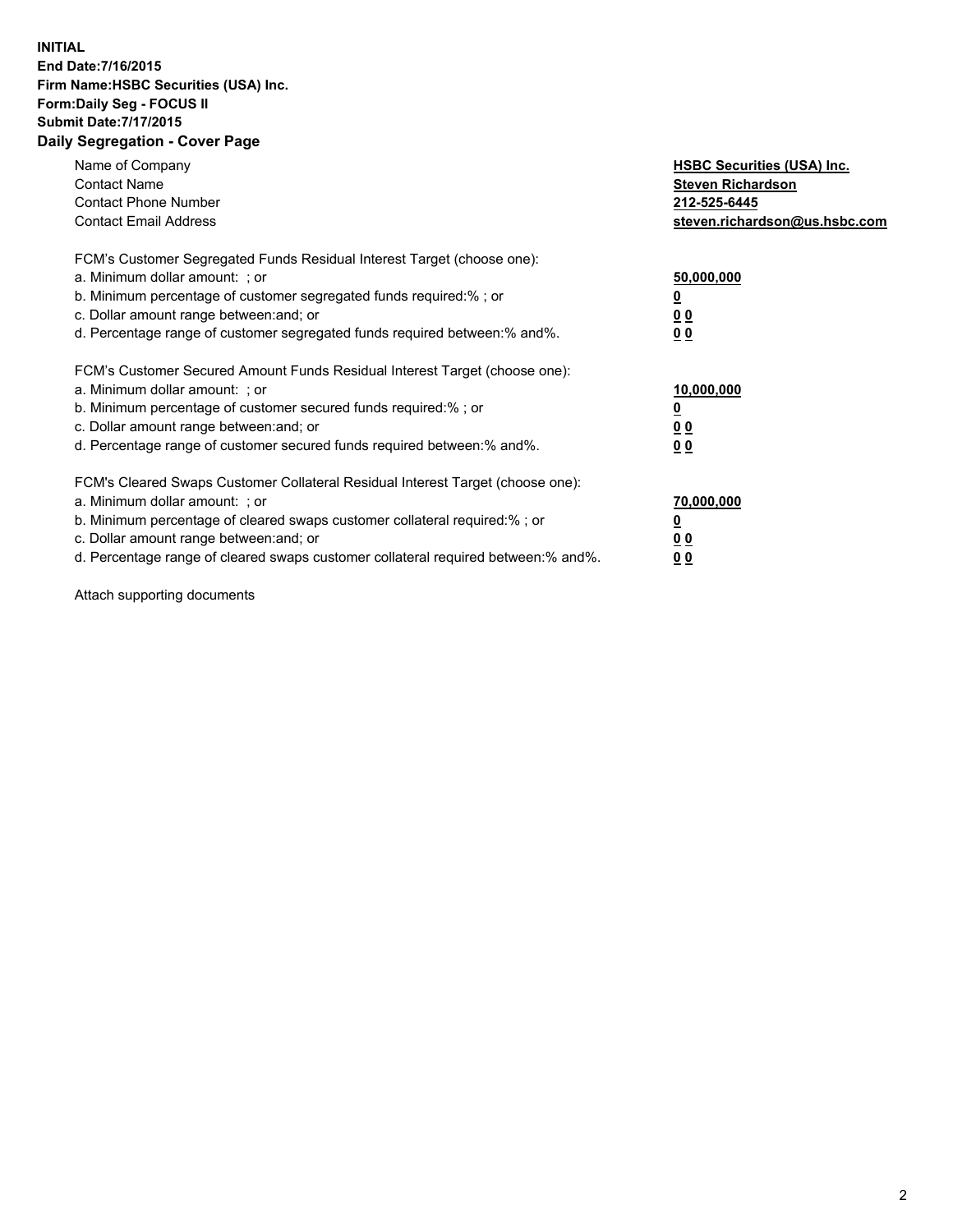**INITIAL End Date:7/16/2015 Firm Name:HSBC Securities (USA) Inc. Form:Daily Seg - FOCUS II Submit Date:7/17/2015 Daily Segregation - Secured Amounts**

Foreign Futures and Foreign Options Secured Amounts Amount required to be set aside pursuant to law, rule or regulation of a foreign government or a rule of a self-regulatory organization authorized thereunder **0** [7305] 1. Net ledger balance - Foreign Futures and Foreign Option Trading - All Customers A. Cash **60,691,523** [7315] B. Securities (at market) **38,156,214** [7317] 2. Net unrealized profit (loss) in open futures contracts traded on a foreign board of trade **1,289,121** [7325] 3. Exchange traded options a. Market value of open option contracts purchased on a foreign board of trade **0** [7335] b. Market value of open contracts granted (sold) on a foreign board of trade **0** [7337] 4. Net equity (deficit) (add lines 1. 2. and 3.) **100,136,858** [7345] 5. Account liquidating to a deficit and account with a debit balances - gross amount **621,443** [7351] Less: amount offset by customer owned securities **-617,703** [7352] **3,740** [7354] 6. Amount required to be set aside as the secured amount - Net Liquidating Equity Method (add lines 4 and 5) **100,140,598** [7355] 7. Greater of amount required to be set aside pursuant to foreign jurisdiction (above) or line 6. **100,140,598** [7360] FUNDS DEPOSITED IN SEPARATE REGULATION 30.7 ACCOUNTS 1. Cash in banks A. Banks located in the United States **28,924,619** [7500] B. Other banks qualified under Regulation 30.7 **0** [7520] **28,924,619** [7530] 2. Securities A. In safekeeping with banks located in the United States **38,156,214** [7540] B. In safekeeping with other banks qualified under Regulation 30.7 **0** [7560] **38,156,214** [7570] 3. Equities with registered futures commission merchants A. Cash **0** [7580] B. Securities **0** [7590] C. Unrealized gain (loss) on open futures contracts **0** [7600] D. Value of long option contracts **0** [7610] E. Value of short option contracts **0** [7615] **0** [7620] 4. Amounts held by clearing organizations of foreign boards of trade A. Cash **0** [7640] B. Securities **0** [7650] C. Amount due to (from) clearing organization - daily variation **0** [7660] D. Value of long option contracts **0** [7670] E. Value of short option contracts **0** [7675] **0** [7680] 5. Amounts held by members of foreign boards of trade A. Cash **73,071,276** [7700] B. Securities **0** [7710] C. Unrealized gain (loss) on open futures contracts **1,289,121** [7720] D. Value of long option contracts **0** [7730] E. Value of short option contracts **0** [7735] **74,360,397** [7740] 6. Amounts with other depositories designated by a foreign board of trade **0** [7760] 7. Segregated funds on hand **0** [7765] 8. Total funds in separate section 30.7 accounts **141,441,230** [7770] 9. Excess (deficiency) Set Aside for Secured Amount (subtract line 7 Secured Statement Page 1 from Line 8) **41,300,632** [7380] 10. Management Target Amount for Excess funds in separate section 30.7 accounts **10,000,000** [7780] 11. Excess (deficiency) funds in separate 30.7 accounts over (under) Management Target **31,300,632** [7785]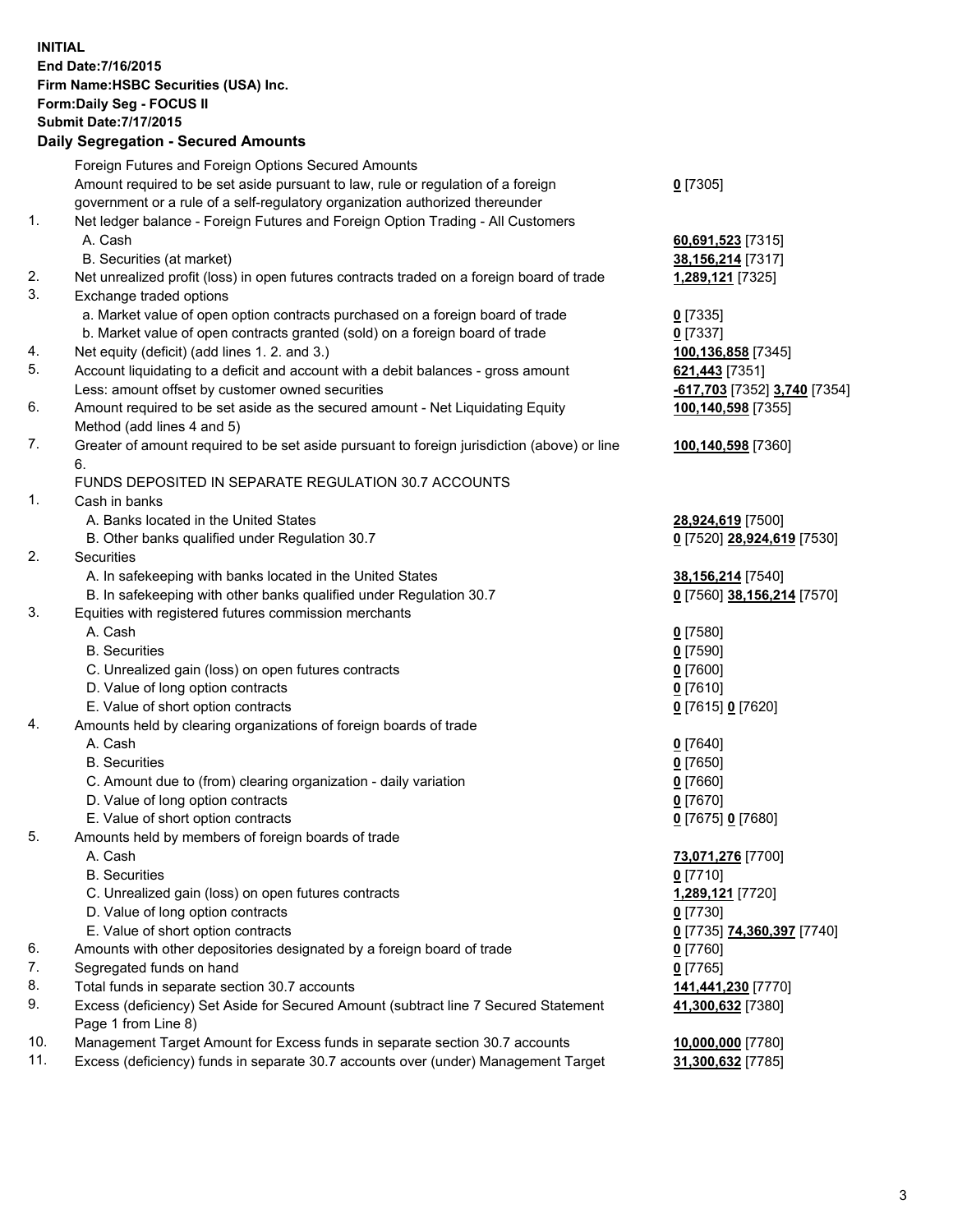**INITIAL End Date:7/16/2015 Firm Name:HSBC Securities (USA) Inc. Form:Daily Seg - FOCUS II Submit Date:7/17/2015 Daily Segregation - Segregation Statement** SEGREGATION REQUIREMENTS(Section 4d(2) of the CEAct) 1. Net ledger balance A. Cash **197,495,558** [7010] B. Securities (at market) **716,003,350** [7020] 2. Net unrealized profit (loss) in open futures contracts traded on a contract market **235,163,949** [7030] 3. Exchange traded options A. Add market value of open option contracts purchased on a contract market **113,883,949** [7032] B. Deduct market value of open option contracts granted (sold) on a contract market **-5,587,781** [7033] 4. Net equity (deficit) (add lines 1, 2 and 3) **1,256,959,025** [7040] 5. Accounts liquidating to a deficit and accounts with debit balances - gross amount **2,087,414** [7045] Less: amount offset by customer securities **-2,087,338** [7047] **76** [7050] 6. Amount required to be segregated (add lines 4 and 5) **1,256,959,101** [7060] FUNDS IN SEGREGATED ACCOUNTS 7. Deposited in segregated funds bank accounts A. Cash **58,590,122** [7070] B. Securities representing investments of customers' funds (at market) **0** [7080] C. Securities held for particular customers or option customers in lieu of cash (at market) **130,269,083** [7090] 8. Margins on deposit with derivatives clearing organizations of contract markets A. Cash **26,766,237** [7100] B. Securities representing investments of customers' funds (at market) **359,625,000** [7110] C. Securities held for particular customers or option customers in lieu of cash (at market) **585,734,268** [7120] 9. Net settlement from (to) derivatives clearing organizations of contract markets **26,121,032** [7130] 10. Exchange traded options A. Value of open long option contracts **113,883,949** [7132] B. Value of open short option contracts **-5,587,781** [7133] 11. Net equities with other FCMs A. Net liquidating equity **60,683,406** [7140] B. Securities representing investments of customers' funds (at market) **0** [7160] C. Securities held for particular customers or option customers in lieu of cash (at market) **0** [7170] 12. Segregated funds on hand **0** [7150] 13. Total amount in segregation (add lines 7 through 12) **1,356,085,316** [7180] 14. Excess (deficiency) funds in segregation (subtract line 6 from line 13) **99,126,215** [7190] 15. Management Target Amount for Excess funds in segregation **50,000,000** [7194] **49,126,215** [7198]

16. Excess (deficiency) funds in segregation over (under) Management Target Amount Excess